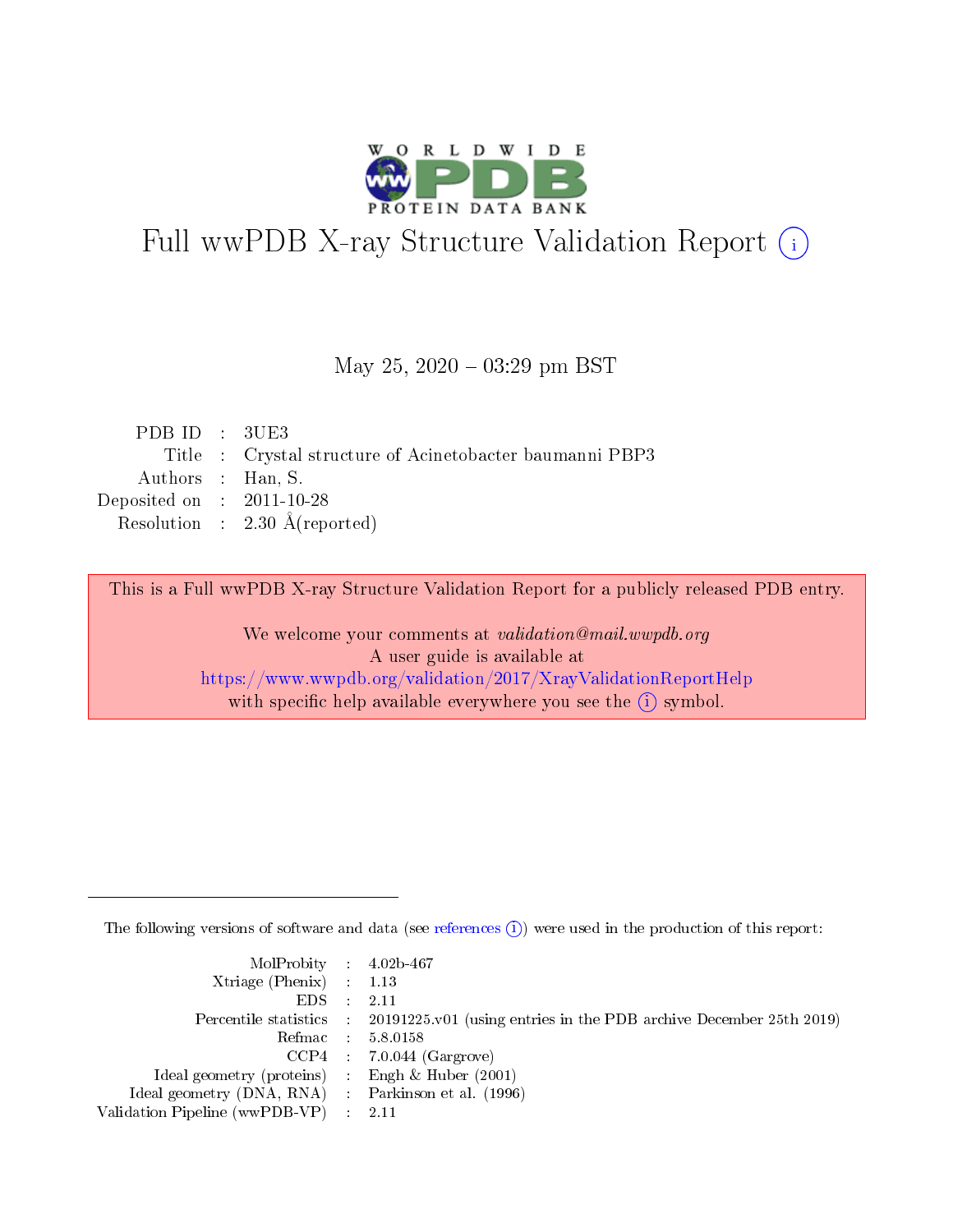# 1 [O](https://www.wwpdb.org/validation/2017/XrayValidationReportHelp#overall_quality)verall quality at a glance  $(i)$

The following experimental techniques were used to determine the structure: X-RAY DIFFRACTION

The reported resolution of this entry is 2.30 Å.

Percentile scores (ranging between 0-100) for global validation metrics of the entry are shown in the following graphic. The table shows the number of entries on which the scores are based.



| Metric                | Whole archive<br>$(\#\text{Entries})$ | Similar resolution<br>$(\#\text{Entries}, \text{resolution range}(\text{\AA}))$ |  |
|-----------------------|---------------------------------------|---------------------------------------------------------------------------------|--|
| $R_{free}$            | 130704                                | $5042$ $(2.30-2.30)$                                                            |  |
| Clashscore            | 141614                                | $5643 (2.30-2.30)$                                                              |  |
| Ramachandran outliers | 138981                                | $5575(2.30-2.30)$                                                               |  |
| Sidechain outliers    | 138945                                | $5575(2.30-2.30)$                                                               |  |
| RSRZ outliers         | 127900                                | $4938(2.30-2.30)$                                                               |  |

The table below summarises the geometric issues observed across the polymeric chains and their fit to the electron density. The red, orange, yellow and green segments on the lower bar indicate the fraction of residues that contain outliers for  $>=3, 2, 1$  and 0 types of geometric quality criteria respectively. A grey segment represents the fraction of residues that are not modelled. The numeric value for each fraction is indicated below the corresponding segment, with a dot representing fractions  $\epsilon=5\%$  The upper red bar (where present) indicates the fraction of residues that have poor fit to the electron density. The numeric value is given above the bar.

| Mol       | $\alpha$ hain               | Length       | Quality of chain |     |  |     |  |
|-----------|-----------------------------|--------------|------------------|-----|--|-----|--|
| <u>д.</u> | $\rightarrow$ $\rightarrow$ | $  -$<br>554 | 4%<br>64%        | 13% |  | 21% |  |

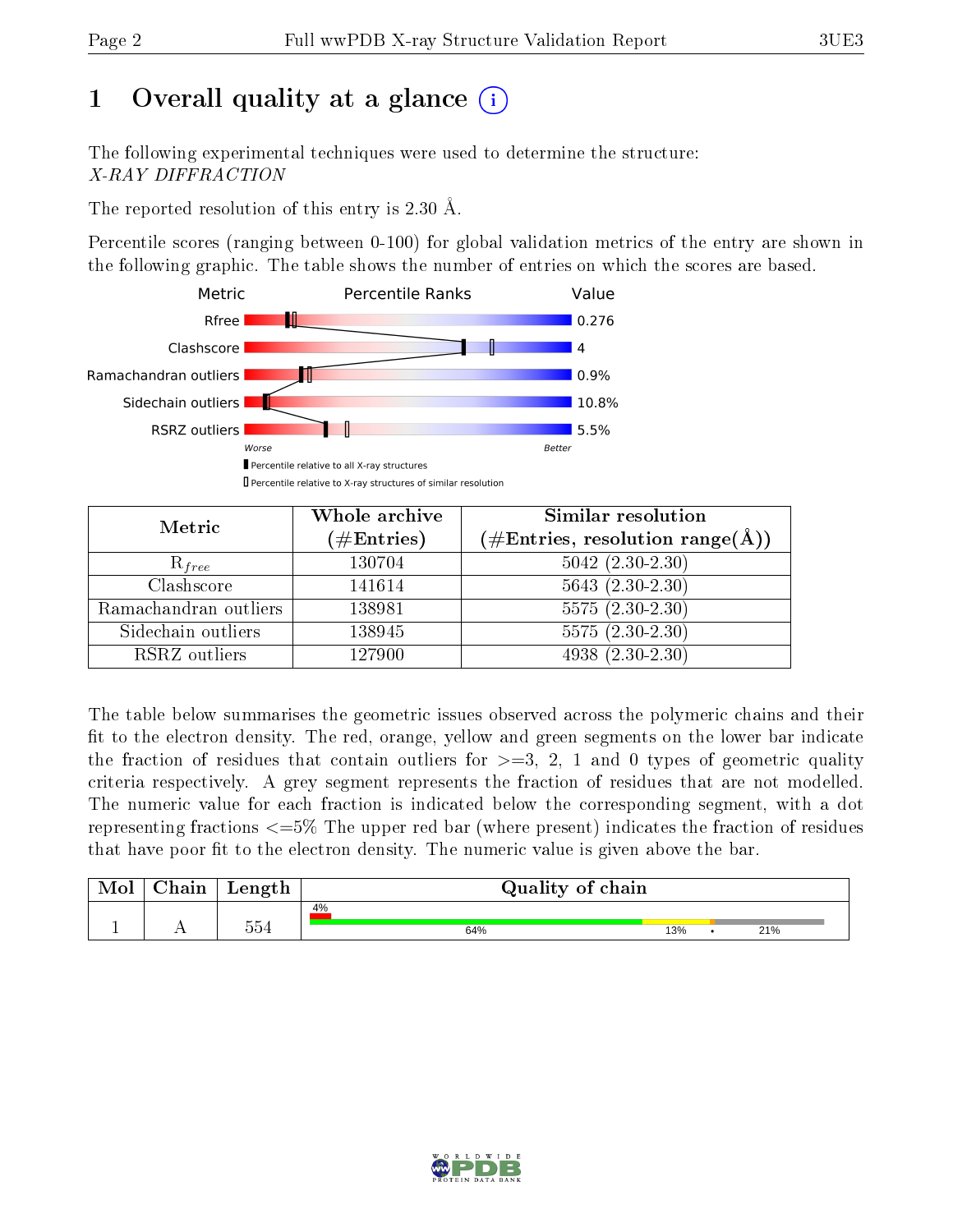# 2 Entry composition (i)

There are 2 unique types of molecules in this entry. The entry contains 3470 atoms, of which 0 are hydrogens and 0 are deuteriums.

In the tables below, the ZeroOcc column contains the number of atoms modelled with zero occupancy, the AltConf column contains the number of residues with at least one atom in alternate conformation and the Trace column contains the number of residues modelled with at most 2 atoms.

 Molecule 1 is a protein called Septum formation, penicillin binding protein 3, peptidoglycan synthetase.

| Mol | Chain | Residues | Atoms         |      |     |     | ZeroOcc | AltConf | $^{\circ}$ Trace |  |
|-----|-------|----------|---------------|------|-----|-----|---------|---------|------------------|--|
|     |       | 436      | Total<br>3305 | 2081 | 580 | 628 | 16      |         |                  |  |

There are 8 discrepancies between the modelled and reference sequences:

| Chain | Residue | Modelled   | Actual | Comment               | Reference  |
|-------|---------|------------|--------|-----------------------|------------|
|       | 56      | <b>MET</b> |        | <b>EXPRESSION TAG</b> | UNP COVN42 |
| А     | 57      | <b>SER</b> |        | <b>EXPRESSION TAG</b> | UNP COVN42 |
| А     | 58      | <b>HIS</b> |        | EXPRESSION TAG        | UNP COVN42 |
| А     | 59      | <b>HIS</b> |        | EXPRESSION TAG        | UNP C0VN42 |
| А     | 60      | <b>HIS</b> |        | EXPRESSION TAG        | UNP COVN42 |
| А     | 61      | <b>HIS</b> |        | EXPRESSION TAG        | UNP COVN42 |
| А     | 62      | <b>HIS</b> |        | <b>EXPRESSION TAG</b> | UNP COVN42 |
|       | 63      | <b>HIS</b> |        | EXPRESSION TAG        | ∣UNP       |

• Molecule 2 is water.

|  | $\mid$ Mol $\mid$ Chain $\mid$ Residues $\mid$ | $\bold{Atoms}$      | ZeroOcc   AltConf |  |
|--|------------------------------------------------|---------------------|-------------------|--|
|  | $165\,$                                        | Total<br>165<br>165 |                   |  |

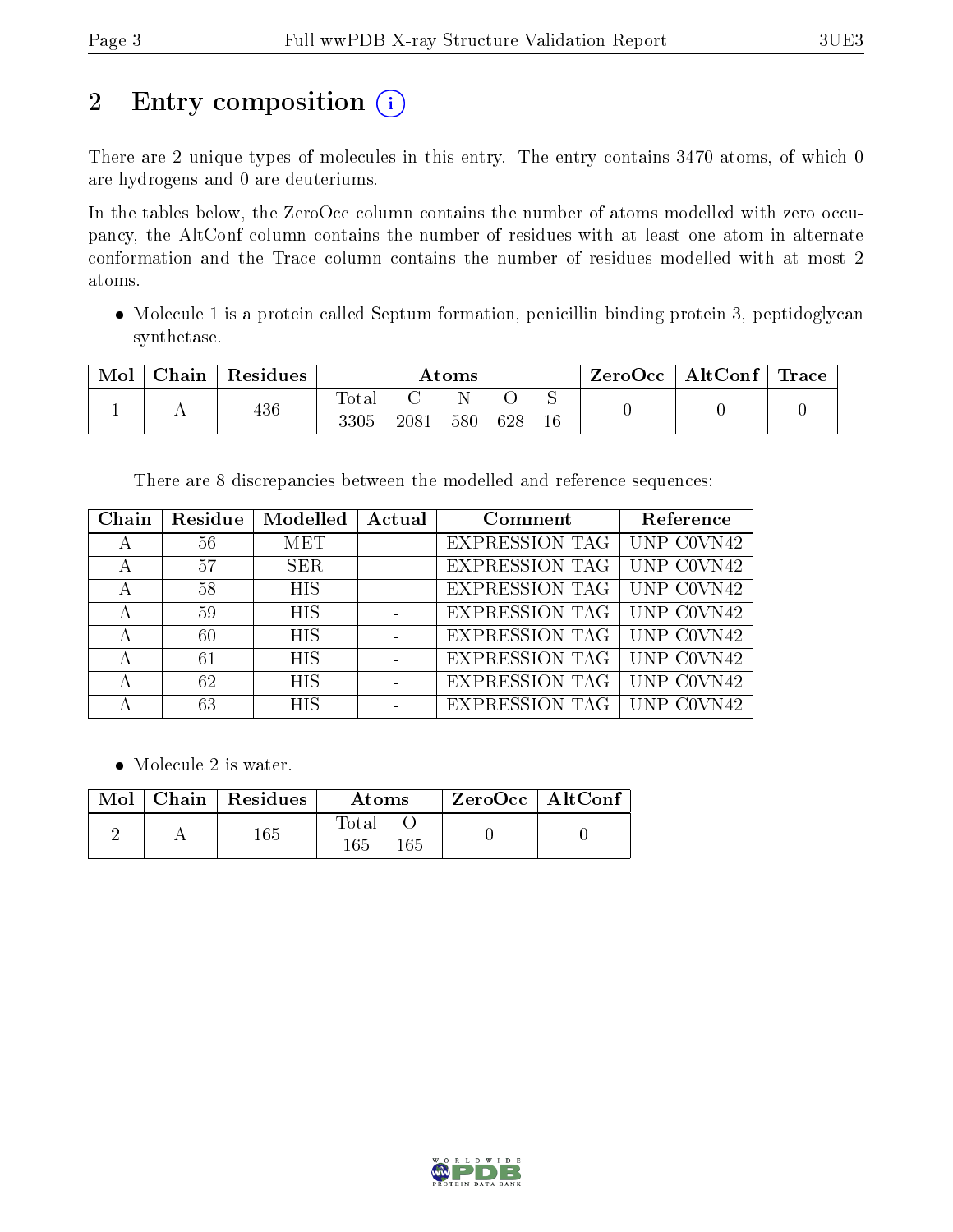# 3 Residue-property plots  $(i)$

These plots are drawn for all protein, RNA and DNA chains in the entry. The first graphic for a chain summarises the proportions of the various outlier classes displayed in the second graphic. The second graphic shows the sequence view annotated by issues in geometry and electron density. Residues are color-coded according to the number of geometric quality criteria for which they contain at least one outlier: green  $= 0$ , yellow  $= 1$ , orange  $= 2$  and red  $= 3$  or more. A red dot above a residue indicates a poor fit to the electron density (RSRZ  $> 2$ ). Stretches of 2 or more consecutive residues without any outlier are shown as a green connector. Residues present in the sample, but not in the model, are shown in grey.

• Molecule 1: Septum formation, penicillin binding protein 3, peptidoglycan synthetase



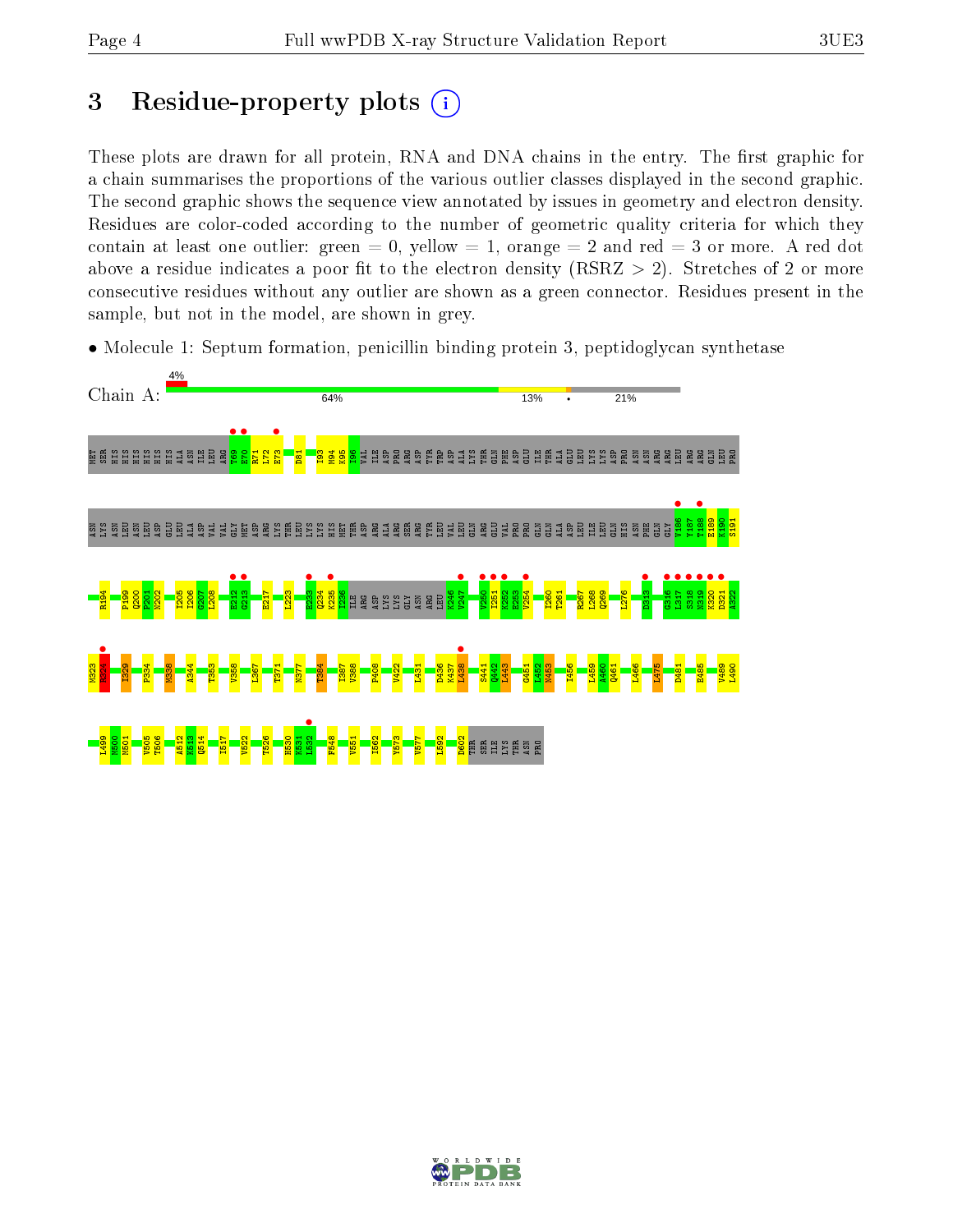# 4 Data and refinement statistics  $(i)$

| Property                                                             | Value                                             | Source     |
|----------------------------------------------------------------------|---------------------------------------------------|------------|
| Space group                                                          | P 21 21 21                                        | Depositor  |
| Cell constants                                                       | $89.71$ Å $211.92$ Å<br>39.66Å                    | Depositor  |
| a, b, c, $\alpha$ , $\beta$ , $\gamma$                               | $90.00^\circ$<br>$90.00^{\circ}$<br>$90.00^\circ$ |            |
| Resolution $(A)$                                                     | 38.32<br>$-2.30$                                  | Depositor  |
|                                                                      | $38.32 - 2.30$                                    | <b>EDS</b> |
| $\%$ Data completeness                                               | $97.8$ $(38.32 - 2.30)$                           | Depositor  |
| (in resolution range)                                                | 97.9 (38.32-2.30)                                 | <b>EDS</b> |
| $R_{merge}$                                                          | $(\mathrm{Not\ available})$                       | Depositor  |
| $\mathrm{R}_{sym}$                                                   | $(No\bar{t}$ available)                           | Depositor  |
| $\langle I/\sigma(I) \rangle^{-1}$                                   | $1.74$ (at 2.29Å)                                 | Xtriage    |
| Refinement program                                                   | <b>BUSTER 2.9.6</b>                               | Depositor  |
|                                                                      | 0.217, 0.250                                      | Depositor  |
| $R, R_{free}$                                                        | $0.236$ ,<br>0.276                                | DCC        |
| $R_{free}$ test set                                                  | 1721 reflections $(5.07\%)$                       | wwPDB-VP   |
| Wilson B-factor $(A^2)$                                              | 25.7                                              | Xtriage    |
| Anisotropy                                                           | 0.949                                             | Xtriage    |
| Bulk solvent $k_{sol}(e/\mathring{A}^3)$ , $B_{sol}(\mathring{A}^2)$ | $0.35$ , 59.0                                     | <b>EDS</b> |
| L-test for $\overline{\text{twinning}}^2$                            | $< L >$ = 0.44, $< L2 >$ = 0.27                   | Xtriage    |
| Estimated twinning fraction                                          | No twinning to report.                            | Xtriage    |
| $\overline{F_o}, \overline{F_c}$ correlation                         | 0.89                                              | <b>EDS</b> |
| Total number of atoms                                                | 3470                                              | wwPDB-VP   |
| Average B, all atoms $(A^2)$                                         | 34.0                                              | wwPDB-VP   |

Xtriage's analysis on translational NCS is as follows: The largest off-origin peak in the Patterson function is  $5.95\%$  of the height of the origin peak. No significant pseudotranslation is detected.

<sup>&</sup>lt;sup>2</sup>Theoretical values of  $\langle |L| \rangle$ ,  $\langle L^2 \rangle$  for acentric reflections are 0.5, 0.333 respectively for untwinned datasets, and 0.375, 0.2 for perfectly twinned datasets.



<span id="page-4-1"></span><span id="page-4-0"></span><sup>1</sup> Intensities estimated from amplitudes.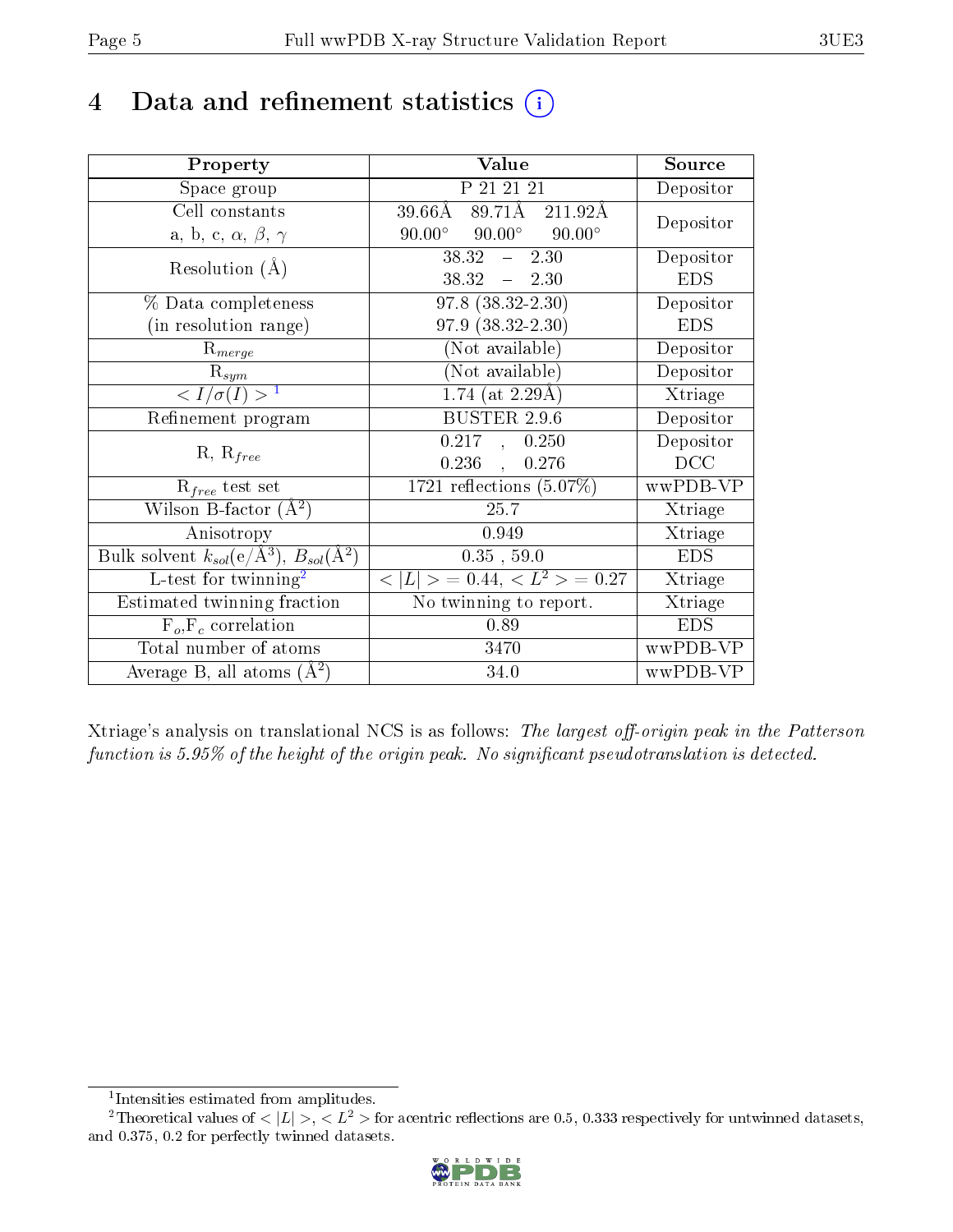# 5 Model quality  $(i)$

## 5.1 Standard geometry  $(i)$

The Z score for a bond length (or angle) is the number of standard deviations the observed value is removed from the expected value. A bond length (or angle) with  $|Z| > 5$  is considered an outlier worth inspection. RMSZ is the root-mean-square of all Z scores of the bond lengths (or angles).

| Chain<br>Mol |  |      | Bond lengths                   | Bond angles |                 |  |
|--------------|--|------|--------------------------------|-------------|-----------------|--|
|              |  |      | RMSZ $\mid \#Z \mid >5$   RMSZ |             | $\# Z  > 5$     |  |
|              |  | 0.50 | 0/3363                         | 0.78        | $3/4552(0.1\%)$ |  |

There are no bond length outliers.

All (3) bond angle outliers are listed below:

| Mol | Chain |      |      | Res   Type   Atoms          |       | Observed $(^\circ)$ | Ideal $({}^o)$ |
|-----|-------|------|------|-----------------------------|-------|---------------------|----------------|
|     |       | 323  | MET  | $\vert$ C-N-CA $\vert$ 8.32 |       | 142.50              | 121.70         |
|     |       | 323  | MET  | $\vert$ N-CA-C $\vert$ 5.68 |       | 126.33              | 111.00         |
|     |       | -437 | TVS. | $\perp$ C-N-CA $\perp$      | -5.40 | 135.21              | 191 71         |

There are no chirality outliers.

There are no planarity outliers.

## 5.2 Too-close contacts  $(i)$

In the following table, the Non-H and H(model) columns list the number of non-hydrogen atoms and hydrogen atoms in the chain respectively. The H(added) column lists the number of hydrogen atoms added and optimized by MolProbity. The Clashes column lists the number of clashes within the asymmetric unit, whereas Symm-Clashes lists symmetry related clashes.

| Mol |      |      | Chain   Non-H   H(model)   H(added)   Clashes   Symm-Clashes |
|-----|------|------|--------------------------------------------------------------|
|     | 3305 | 3353 |                                                              |
|     | 165  |      |                                                              |
|     | 3470 | 3353 |                                                              |

The all-atom clashscore is defined as the number of clashes found per 1000 atoms (including hydrogen atoms). The all-atom clashscore for this structure is 4.

All (26) close contacts within the same asymmetric unit are listed below, sorted by their clash magnitude.

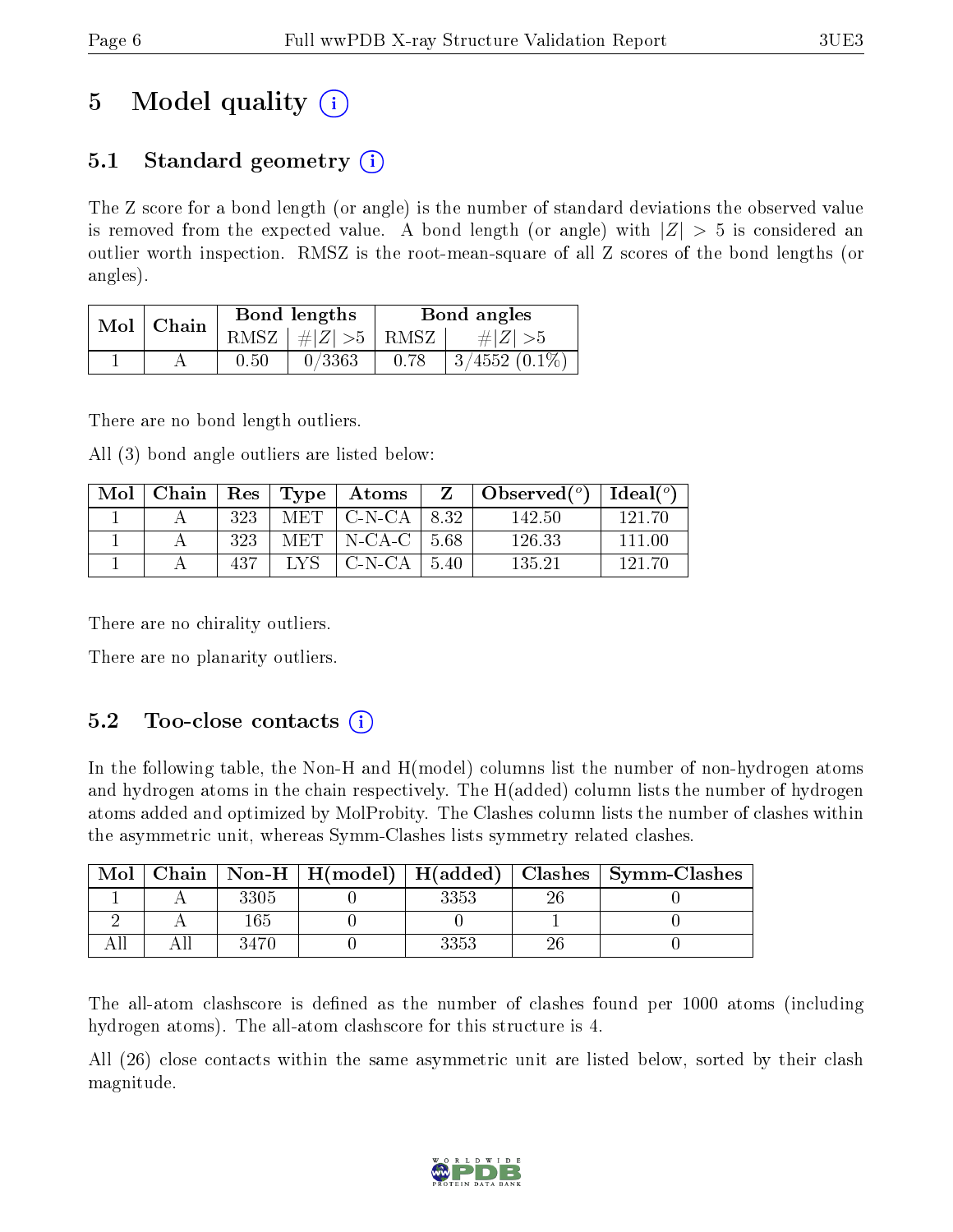| Atom-1                        | Atom-2                           | Interatomic      | Clash         |
|-------------------------------|----------------------------------|------------------|---------------|
|                               |                                  | distance $(\AA)$ | overlap $(A)$ |
| 1:A:202:ASN:HB3               | 1:A:206:ILE:HD12                 | 1.83             | 0.59          |
| 1:A:517:ILE:HD12              | 1: A:522: VAL:HG21               | 1.83             | 0.59          |
| 1:A:324:ARG:HE                | 1: A:329: ILE: HD11              | 1.68             | 0.58          |
| 1:A:384:THR:HB                | 1: A:501: MET:HG2                | 1.87             | 0.56          |
| 1:A:408:PRO:HD3               | 1: A: 443: LEU: HD11             | 1.88             | $0.55\,$      |
| 1:A:344:ALA:HB1               | $1: A:490: LEU: \overline{HD11}$ | 1.88             | 0.55          |
| 1:A:431:LEU:HB2               | 1:A:453:ASN:HB2                  | 1.91             | 0.53          |
| 1:A:436:ASP:C                 | 1:A:438:LEU:H                    | 2.13             | 0.52          |
| 1: A:334: PRO:CG              | 1: A: 338: MET:HG2               | 2.39             | 0.52          |
| 1: A:235: LYS: HG2            | 1:A:251:ILE:HD11                 | 1.92             | 0.50          |
| 1: A: 367: LEU: HB3           | 1:A:441:SER:HB2                  | 1.94             | 0.50          |
| 1: A: 456: ILE: HG23          | 1:A:562:ILE:HB                   | 1.95             | 0.47          |
| 1:A:388:VAL:HA                | 1: A:505: VAL:HG22               | 1.96             | 0.47          |
| 1:A:223:LEU:HD13              | 1:A:260:ILE:HD13                 | 1.96             | 0.47          |
| 1: A:526:THR:HG22             | $1: A:548:$ PHE:HD2              | 1.78             | 0.46          |
| 1: A:72:LEU:HD11              | 1:A:234:GLN:HB2                  | 1.98             | 0.45          |
| 1: A:506:THR:HG21             | 1: A:522: VAL:HGI2               | 1.98             | 0.45          |
| 1:A:422:VAL:HG23              | 1:A:475:LEU:HB3                  | 1.99             | 0.45          |
| 1: A:267: ARG:HB3             | 1:A:592:LEU:HD21                 | 1.99             | 0.45          |
| 1:A:451:GLY:HA3               | 2:A:722:HOH:O                    | 2.17             | 0.44          |
| 1: A:95: LYS: HB3             | 1: A: 189: GLU: HB2              | 1.99             | 0.43          |
| 1:A:202:ASN:OD1               | 1:A:269:GLN:HG2                  | 2.19             | 0.42          |
| $1: A:530:HIS:\overline{HE1}$ | 1: A:573: TYR:OH                 | 2.01             | 0.42          |
| 1: A: 334: PRO: HG2           | $1:A:338:MET:\overline{HG2}$     | 2.02             | 0.41          |
| 1: A: 505: VAL:HG12           | 1:A:512:ALA:HB3                  | 2.02             | 0.40          |
| 1:A:387:ILE:HD12              | 1: A:501: MET:SD                 | 2.62             | 0.40          |

There are no symmetry-related clashes.

## 5.3 Torsion angles  $(i)$

### 5.3.1 Protein backbone (i)

In the following table, the Percentiles column shows the percent Ramachandran outliers of the chain as a percentile score with respect to all X-ray entries followed by that with respect to entries of similar resolution.

The Analysed column shows the number of residues for which the backbone conformation was analysed, and the total number of residues.

| Mol   Chain | Analysed                                                    |  | Favoured   Allowed   Outliers   Percentiles |
|-------------|-------------------------------------------------------------|--|---------------------------------------------|
|             | $\mid$ 430/554 (78%)   413 (96%)   13 (3%)   4 (1%)   17 20 |  |                                             |

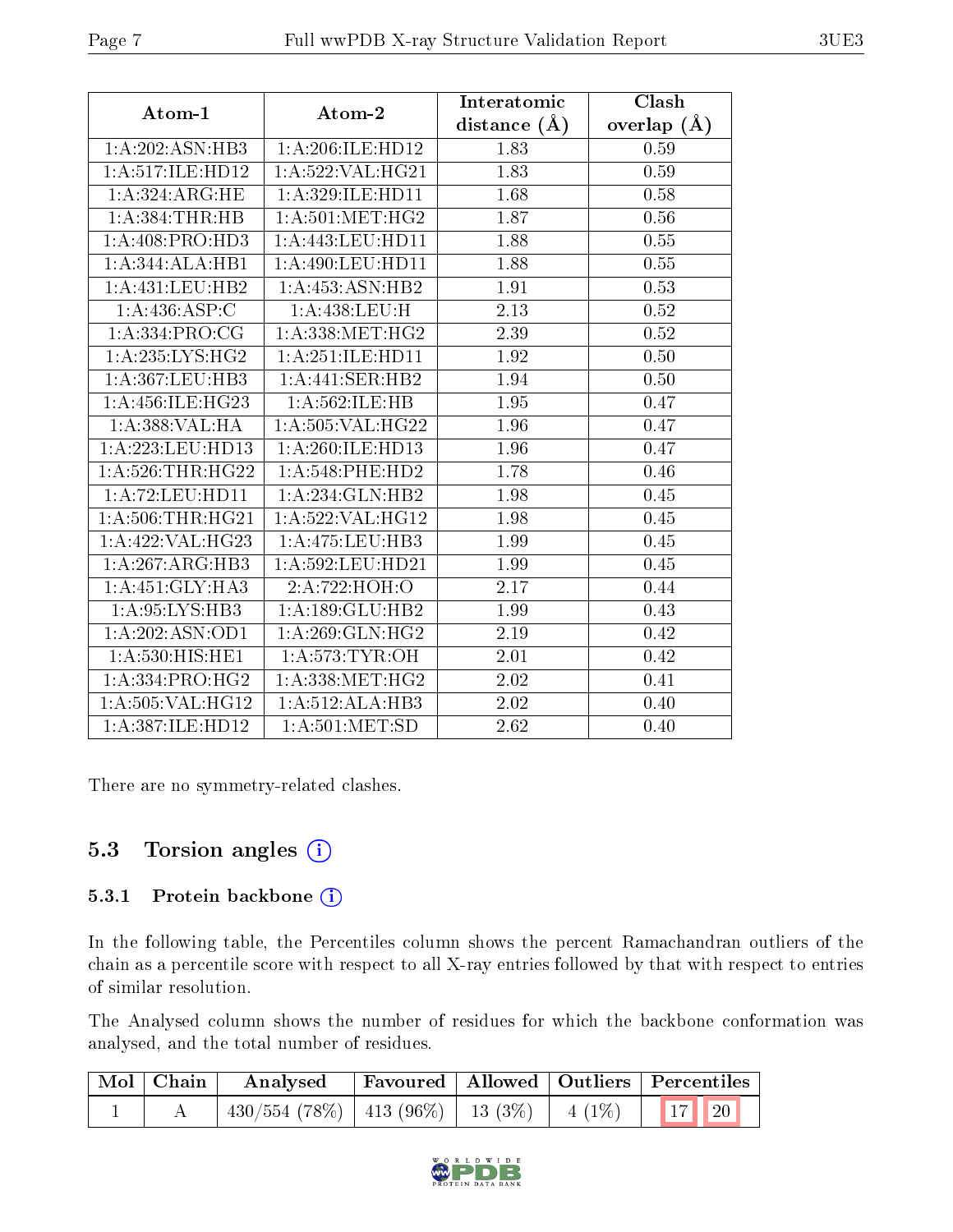All (4) Ramachandran outliers are listed below:

| Mol | Chain | Res | Type       |
|-----|-------|-----|------------|
|     |       | 324 | $\rm{ARG}$ |
|     |       | 320 | LYS        |
|     |       | 438 | LEU        |
|     |       | 199 | PRO        |

#### 5.3.2 Protein sidechains (i)

In the following table, the Percentiles column shows the percent sidechain outliers of the chain as a percentile score with respect to all X-ray entries followed by that with respect to entries of similar resolution.

The Analysed column shows the number of residues for which the sidechain conformation was analysed, and the total number of residues.

| $\mid$ Mol $\mid$ Chain | Analysed                                 |  | Rotameric   Outliers   Percentiles                         |
|-------------------------|------------------------------------------|--|------------------------------------------------------------|
|                         | $352/461(76\%)$   314 (89\%)   38 (11\%) |  | $\begin{array}{ c c c }\hline 6 & 7 \\ \hline \end{array}$ |

All (38) residues with a non-rotameric sidechain are listed below:

| Mol            | $\overline{\text{Chain}}$           | Res              | Type                    |
|----------------|-------------------------------------|------------------|-------------------------|
| $\mathbf{1}$   | $\overline{\rm A}$                  | 71               | $\overline{\rm{ARG}}$   |
| $\mathbf{1}$   | $\overline{A}$                      | 73               | <b>GLU</b>              |
| $\overline{1}$ | $\overline{A}$                      | $\overline{81}$  | $\overline{\text{ASP}}$ |
| $\mathbf{1}$   | $\overline{A}$                      | 93               | ILE                     |
| $\overline{1}$ | $\overline{A}$                      | 94               | MET                     |
| $\overline{1}$ | $\overline{A}$                      | 191              | $\overline{\text{SER}}$ |
| $\mathbf{1}$   | $\overline{A}$                      | 194              | ARG                     |
| $\overline{1}$ | $\frac{1}{A}$                       | 200              | $\overline{\text{GLN}}$ |
| $\overline{1}$ | $\overline{A}$                      | 205              | ILE                     |
| $\mathbf{1}$   | $\frac{\overline{A}}{\overline{A}}$ | $\overline{208}$ | LEU                     |
| $\overline{1}$ |                                     | 217              | $\overline{{\rm GLU}}$  |
| $\mathbf{1}$   | $\overline{A}$                      | 254              | <b>VAL</b>              |
| $\overline{1}$ | $\frac{1}{\mathbf{A}}$              | $\overline{261}$ | <b>THR</b>              |
| $\overline{1}$ | $\overline{A}$                      | 268              | <b>LEU</b>              |
| $\mathbf{1}$   | $\overline{A}$                      | 276              | LEU                     |
| $\overline{1}$ | $\overline{A}$                      | 321              | $\overline{\text{ASP}}$ |
| $\overline{1}$ | $\overline{A}$                      | 324              | $\overline{\rm{ARG}}$   |
| $\overline{1}$ | $\overline{A}$                      | 329              | <b>ILE</b>              |
| $\mathbf{1}$   | $\overline{A}$                      | 338              | MET                     |
| $\mathbf{1}$   | $\overline{A}$                      | $\overline{3}53$ | THR                     |
| $\mathbf{1}$   | $\overline{\overline{A}}$           | 358              | <b>VAL</b>              |

Continued on next page...

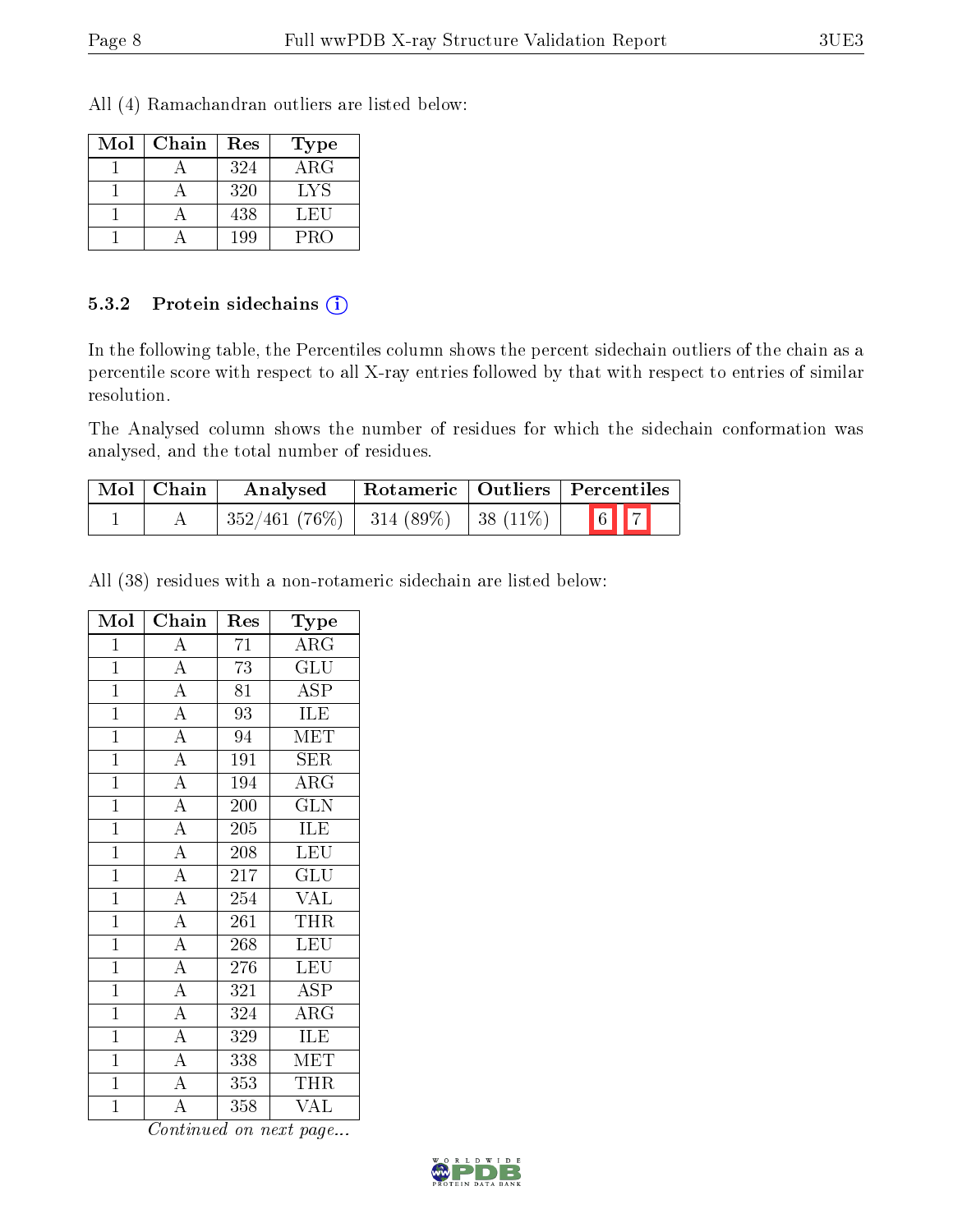|                |                    |     | ້                       |
|----------------|--------------------|-----|-------------------------|
| Mol            | Chain              | Res | Type                    |
| $\mathbf 1$    | $\boldsymbol{A}$   | 371 | <b>THR</b>              |
| $\mathbf{1}$   | $\overline{A}$     | 377 | <b>ASN</b>              |
| $\overline{1}$ | $\overline{A}$     | 384 | THR                     |
| $\mathbf{1}$   | $\overline{A}$     | 443 | LEU                     |
| $\mathbf{1}$   | $\overline{A}$     | 453 | <b>ASN</b>              |
| $\mathbf{1}$   | $\overline{\rm A}$ | 459 | LEU                     |
| $\mathbf{1}$   | $\overline{\rm A}$ | 461 | <b>GLN</b>              |
| $\mathbf{1}$   | $\overline{A}$     | 466 | <b>LEU</b>              |
| $\mathbf{1}$   | $\overline{\rm A}$ | 475 | <b>LEU</b>              |
| $\overline{1}$ | $\overline{A}$     | 481 | $\overline{\text{ASP}}$ |
| $\mathbf{1}$   | $\overline{\rm A}$ | 485 | <b>GLU</b>              |
| $\overline{1}$ | $\overline{\rm A}$ | 489 | $\overline{\text{VAL}}$ |
| $\mathbf{1}$   | $\overline{A}$     | 499 | <b>LEU</b>              |
| $\mathbf{1}$   | $\overline{\rm A}$ | 514 | <b>GLN</b>              |
| $\mathbf{1}$   | $\overline{A}$     | 551 | VAL                     |
| $\mathbf 1$    | $\boldsymbol{A}$   | 577 | VAL                     |
| $\mathbf 1$    | A                  | 602 | $\operatorname{ASP}$    |

Continued from previous page...

Some sidechains can be flipped to improve hydrogen bonding and reduce clashes. All (6) such sidechains are listed below:

| Mol | Chain | Res | Type             |
|-----|-------|-----|------------------|
|     |       | 210 | $\overline{ASN}$ |
|     |       | 234 | <b>GLN</b>       |
|     |       | 377 | <b>ASN</b>       |
|     |       | 461 | <b>GLN</b>       |
|     |       | 514 | <b>GLN</b>       |
|     |       | 587 | GL N             |

### 5.3.3 RNA (i)

There are no RNA molecules in this entry.

### 5.4 Non-standard residues in protein, DNA, RNA chains  $(i)$

There are no non-standard protein/DNA/RNA residues in this entry.

### 5.5 Carbohydrates  $(i)$

There are no carbohydrates in this entry.

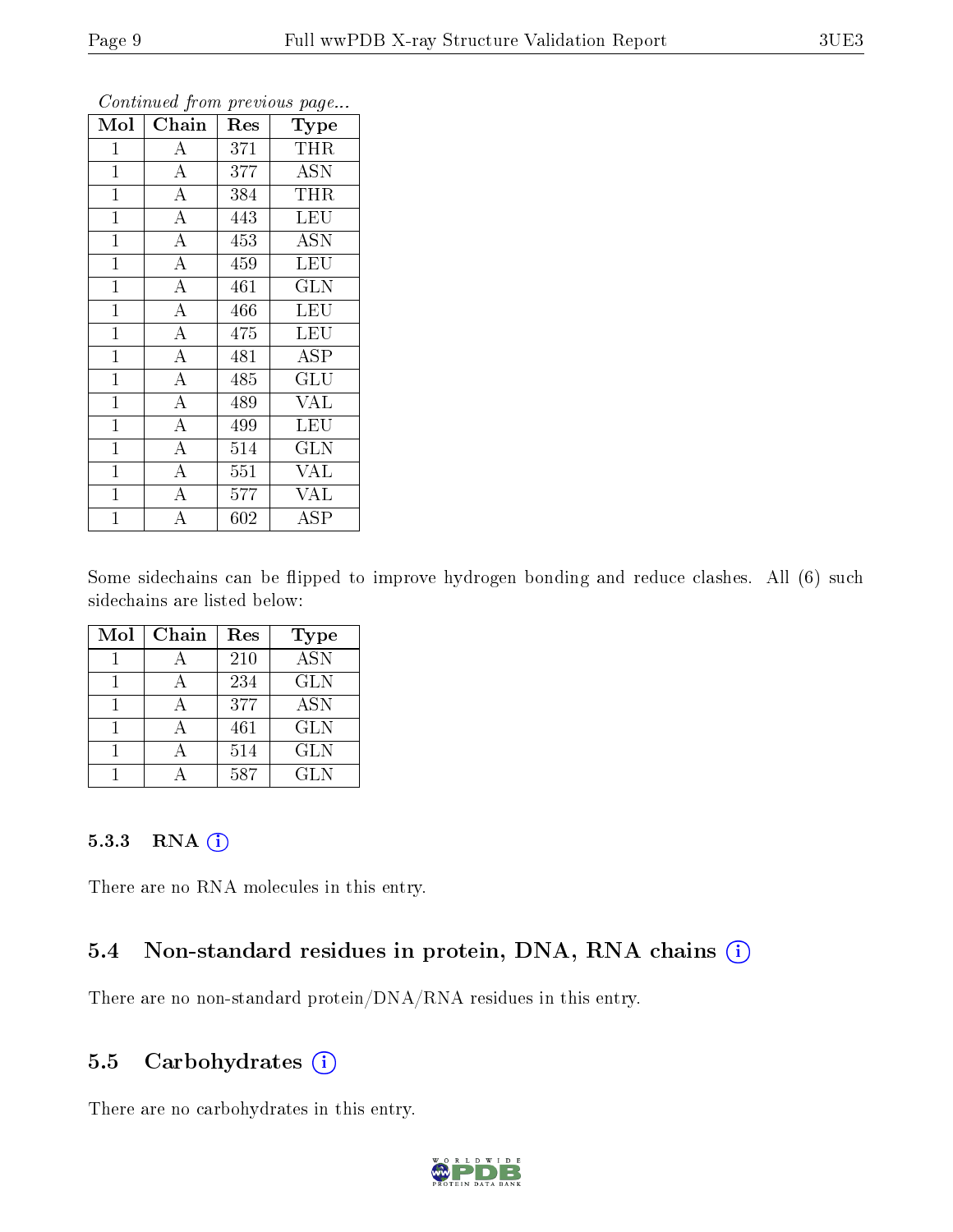## 5.6 Ligand geometry (i)

There are no ligands in this entry.

## 5.7 [O](https://www.wwpdb.org/validation/2017/XrayValidationReportHelp#nonstandard_residues_and_ligands)ther polymers (i)

There are no such residues in this entry.

## 5.8 Polymer linkage issues (i)

There are no chain breaks in this entry.

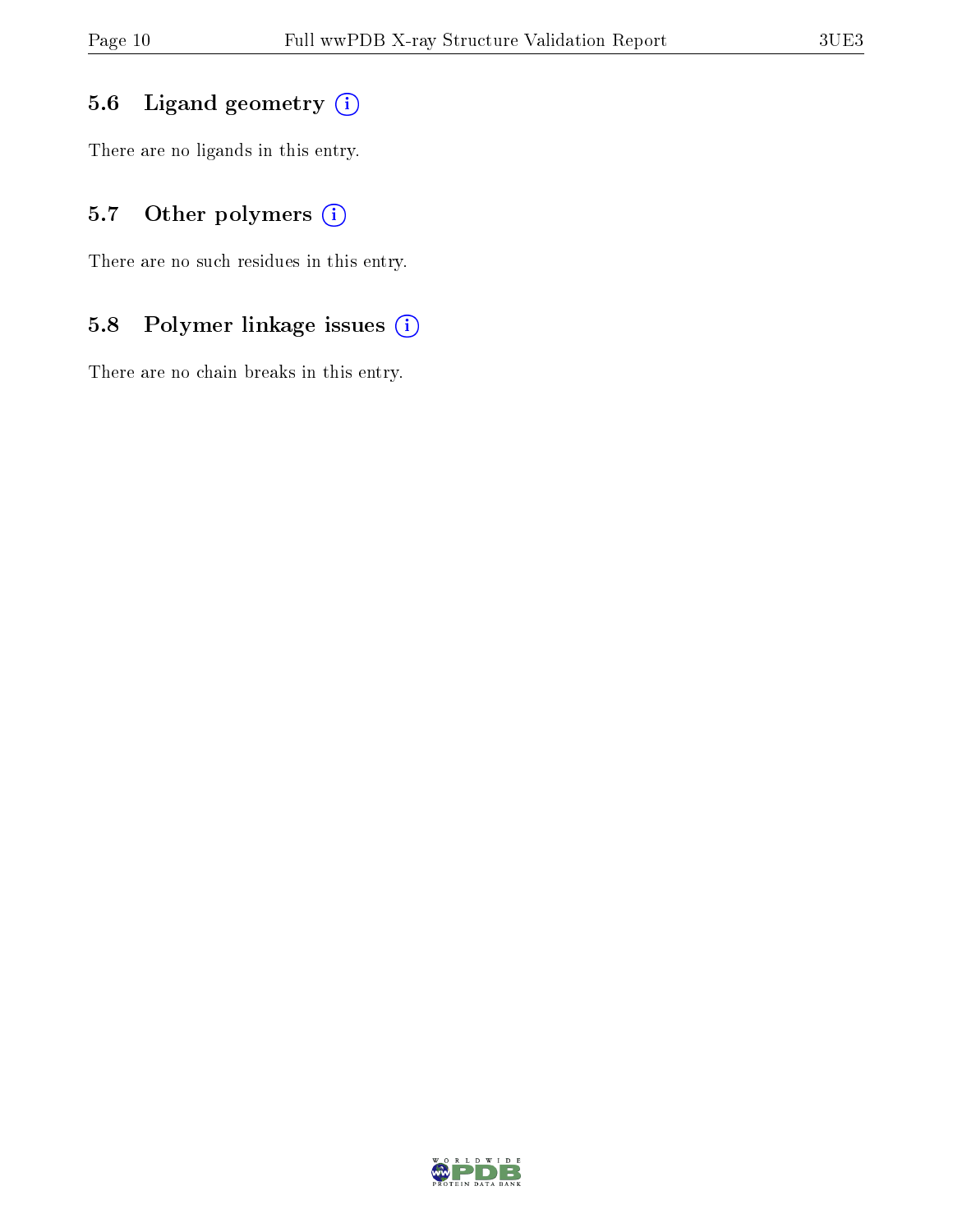## 6 Fit of model and data  $(i)$

## 6.1 Protein, DNA and RNA chains  $(i)$

In the following table, the column labelled  $#RSRZ> 2'$  contains the number (and percentage) of RSRZ outliers, followed by percent RSRZ outliers for the chain as percentile scores relative to all X-ray entries and entries of similar resolution. The OWAB column contains the minimum, median,  $95<sup>th</sup>$  percentile and maximum values of the occupancy-weighted average B-factor per residue. The column labelled ' $Q< 0.9$ ' lists the number of (and percentage) of residues with an average occupancy less than 0.9.

| Mol   Chain | $\mid$ Analysed $\mid$ <rsrz> <math>\mid</math></rsrz> |      | $\rm \#RSRZ{>}2$                   | $\mid$ OWAB(Å <sup>2</sup> ) $\mid$ Q<0.9 |  |
|-------------|--------------------------------------------------------|------|------------------------------------|-------------------------------------------|--|
|             | $436/554(78%)$                                         | 0.10 | 24 (5%)   25   31   14, 28, 74, 91 |                                           |  |

All (24) RSRZ outliers are listed below:

| Mol            | Chain              | Res | Type                      | <b>RSRZ</b>      |
|----------------|--------------------|-----|---------------------------|------------------|
| $\mathbf{1}$   | $\boldsymbol{A}$   | 316 | GLY                       | 6.5              |
| $\mathbf{1}$   | $\overline{A}$     | 233 | <b>GLU</b>                | $5.5\,$          |
| $\mathbf{1}$   | $\overline{A}$     | 532 | <b>LEU</b>                | 5.5              |
| $\overline{1}$ | $\overline{A}$     | 250 | <b>VAL</b>                | 4.6              |
| $\overline{1}$ | $\overline{A}$     | 251 | $\overline{\text{ILE}}$   | $\overline{4.4}$ |
| $\overline{1}$ | $\overline{A}$     | 438 | <b>LEU</b>                | 3.8              |
| $\overline{1}$ | $\overline{A}$     | 247 | VAL                       | 3.1              |
| $\overline{1}$ | $\overline{A}$     | 320 | <b>LYS</b>                | 3.1              |
| $\overline{1}$ | $\overline{\rm A}$ | 252 | <b>LYS</b>                | 3.0              |
| $\overline{1}$ | $\overline{A}$     | 186 | $\overline{\text{VAL}}$   | 2.8              |
| $\mathbf{1}$   | $\overline{\rm A}$ | 318 | <b>SER</b>                | 2.6              |
| $\overline{1}$ | $\overline{A}$     | 212 | $\overline{\mathrm{GLU}}$ | $2.\overline{5}$ |
| $\overline{1}$ | $\overline{A}$     | 188 | <b>THR</b>                | 2.5              |
| $\overline{1}$ | $\overline{A}$     | 235 | <b>LYS</b>                | 2.4              |
| $\overline{1}$ | $\overline{\rm A}$ | 73  | $\overline{\text{GLU}}$   | 2.4              |
| $\overline{1}$ | $\overline{A}$     | 70  | $\overline{{\rm GLU}}$    | 2.3              |
| $\overline{1}$ | $\overline{\rm A}$ | 317 | <b>LEU</b>                | 2.3              |
| $\overline{1}$ | $\overline{A}$     | 254 | <b>VAL</b>                | 2.3              |
| $\overline{1}$ | $\overline{\rm A}$ | 69  | <b>THR</b>                | 2.3              |
| $\overline{1}$ | $\overline{A}$     | 321 | $\overline{\text{ASP}}$   | 2.3              |
| $\overline{1}$ | $\overline{A}$     | 319 | $\overline{\text{ASN}}$   | 2.2              |
| $\overline{1}$ | $\overline{A}$     | 213 | $\overline{\text{GLY}}$   | $\overline{2}.1$ |
| $\overline{1}$ | $\overline{\rm A}$ | 313 | <b>ASP</b>                | 2.0              |
| $\overline{1}$ | $\overline{\rm A}$ | 324 | $\overline{\rm{ARG}}$     | 2.0              |